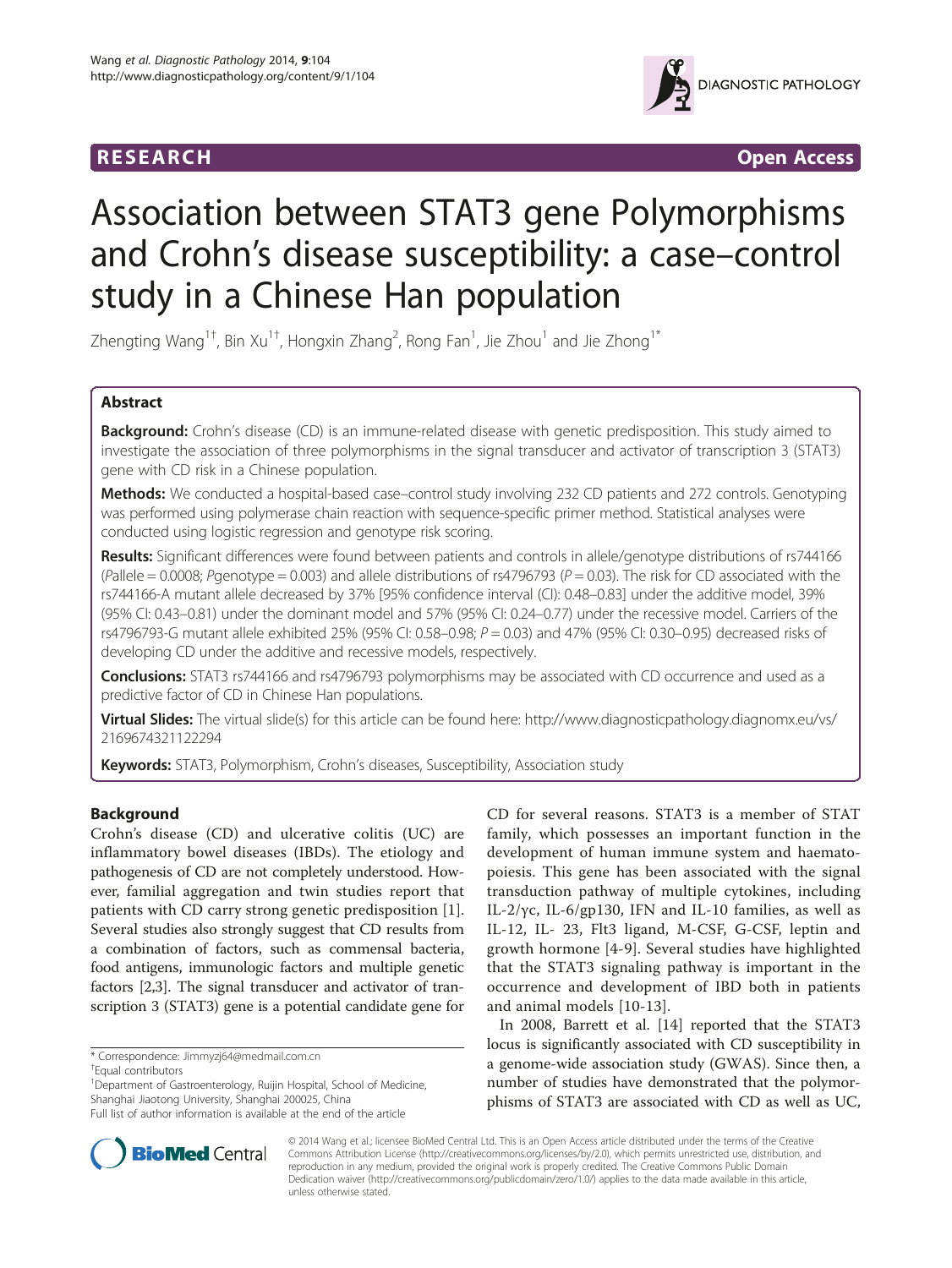but their results are not consistent in different population cohorts [[15-20\]](#page-4-0). Therefore, we performed an analysis on three polymorphisms (rs2293152, rs4796793 and rs744166) of STAT3 and CD in Chinese Han population.

# Methods

# Patient and control subjects

This hospital-based case–control study involved 232 CD patients and 272 healthy controls of Chinese Han population recruited from the Department of Gastroenterology of Ruijin Hospital, which is connected with the Shanghai Jiaotong University School of Medicine between January 2009 and December 2010. Senior physicians diagnosed all patients based on clinical, endoscopic, radiological and histopathological findings in accordance with previously established international criteria [\[21\]](#page-4-0). All patients were followed up at least for 1 year and registered with an integrated clinical and epidemiological registry. Controls were randomly selected from healthy persons under routine health screening. The present study was performed in accordance with the principles of Declaration of Helsinki and approved by the Research Ethics Committee of Ruijin Hospital, Shanghai, China. Informed consent was obtained from all subjects before blood sampling was carried out.

# **Genotyping**

Genomic DNA was isolated from Ethylene Diamine Tetraacetic Acid (EDTA) peripheral blood using the QIAamp blood extraction kit (Qiagen, Hilden, Germany) following the manufacturer's instructions. All DNA samples were genotyped for single nucleotide polymorphisms by polymerase chain reaction with sequence-specific primers (PCR-SSPs). All primers for the PCR-SSPs were designed using the genomic sequences in GenBank [\(http://](http://www.ncbi.nlm.nih.gov) [www.ncbi.nlm.nih.gov](http://www.ncbi.nlm.nih.gov)). The primer sequences are listed in Table 1. The amplified products were assessed for the presence/absence of PCR amplicons specific to particular

alleles using a standard 2% agarose gel electrophoresis, followed by ethidium-bromide staining. About 10% of the samples were then confirmed by sequencing.

# Statistical analysis

For continuous and categorical variables, unpaired t-test and  $\chi^2$  were conducted to compare CD patients and controls, respectively. To avoid gross genotyping error, all polymorphisms were evaluated for consistency with Hardy–Weinberg equilibrium on a contingency table of observed-versus-predicted genotype frequencies by using Pearson  $\chi^2$  test or Fisher's exact test. Genotypes were compared by logistic regression analysis under assumptions of additive, dominant and recessive models of inheritance. A  $P < 0.05$  was considered statistically significant.

# Results

Table [2](#page-2-0) shows detailed information of patients and controls. Cases and controls were well matched by age and gender distribution.

The frequencies and distributions of alleles and genotypes at rs2293152, rs4796793 and rs744166 STAT3 were identified and compared between CD patients and controls. The genotype distributions of the three polymorphisms of STAT3 were in Hardy–Weinberg equilibrium in control groups  $(P > 0.05)$ .

Table [3](#page-3-0) shows that a significant difference was observed for rs744166 between CD patients and controls both in allele and genotype distributions (Pallele =  $0.0008$ , and  $P$ genotype = 0.003). A significant decreased risk was identified for rs744166 in association with CD under the additive [odds ratio (OR) = 0.63; 95% confidence interval (CI): 0.48–0.83], dominant (OR = 0.61; 95% CI: 0.43–0.81) and recessive (OR = 0.43; 95% CI: 0.24–0.77) models.

As for rs4796793, a significant difference was observed between the two groups in allele but not in genotype distribution (Pallele =  $0.03$  and Pgenotype =  $0.07$ ). Meanwhile,

| rs2293152 | Internal control forward primer | CCGTTTAACCTAACTTCAT                               |  |  |  |
|-----------|---------------------------------|---------------------------------------------------|--|--|--|
|           | Common reverse primer           | <b>CCAGTTGTCTTTCATCCC</b><br>ACAAAGGGCCTCTGGCTGCC |  |  |  |
|           | Specific primer C               |                                                   |  |  |  |
|           | Specific primer G               | ACAAAGGGCCTCTGGCTGCG                              |  |  |  |
| rs4796793 | Internal control forward primer | <b>TCTGGTAGACACAGCTCAGTATGG</b>                   |  |  |  |
|           | Common reverse primer           | CCATAGTCGCAGAGGTAGATTTTA                          |  |  |  |
|           | Specific primer C               | <b>TGTTTAGTGATTTACTGCTTACAAAGG</b>                |  |  |  |
|           | Specific primer G               | <b>TGTTTAGTGATTTACTGCTTACAAAGC</b>                |  |  |  |
|           | Internal control forward primer | <b>TGCCTCTGCCTCTTTTCCTG</b>                       |  |  |  |
|           | Common reverse primer           | GATGGGACTTGGTGACTGACTG                            |  |  |  |
|           | Specific primer C               | <b>TGTCTTGAGGGAATCGAGCC</b>                       |  |  |  |
|           | Specific primer G               | ATGTCTTGAGGGAATCGAGCT                             |  |  |  |

Table 1 The primer sequence used for genotyping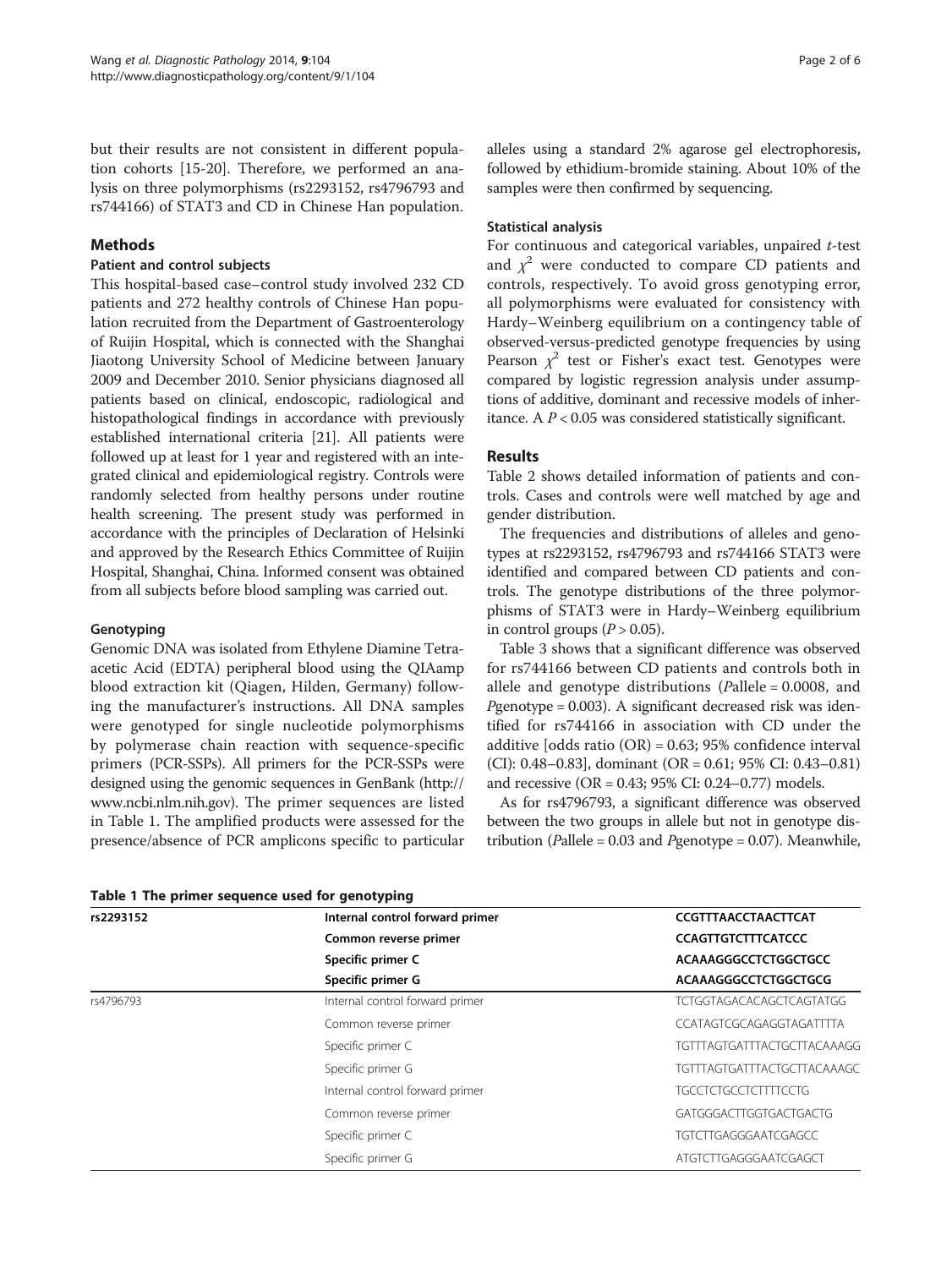<span id="page-2-0"></span>Table 2 Characteristics of CD patients and healthy controls in the Chinese Han population

| <b>Characteristics</b>     | CD patients     | <b>Control subjects</b> |
|----------------------------|-----------------|-------------------------|
| Number                     | 232             | 272                     |
| Age, mean $\pm$ SD (years) | $33.6 \pm 13.5$ | $46.4 + 9.8$            |
| Age range (years)          | $20 - 70$       | $18 - 70$               |
| Male /female               | 149/83          | 172/100                 |
| Smoking (%)                | 53 (22.84)      | 67 (24.63)              |
| Drinking (%)               | 32 (13.79)      | 39 (14.34)              |
| Appendectomy (%)           | 15 (6.47)       | 18 (6.62)               |
| Family history of CD       | 0               | 0                       |

a significant decreased risk was found in association with CD under the additive (OR = 0.75; 95% CI: 0.58–0.98) and recessive (OR = 0.53; 95% CI: 0.30–0.95) models, whereas no significant association was detected under the dominant model (OR = 0.76; 95% CI: 0.57–1.09).

No significant difference was observed in the genotype and allele distributions of rs2293152 between CD patients and controls. This result also agrees under the assumptions of the additive (OR = 0.94; 95% CI: 0.73–1.23), dominant (OR = 1.19; 95% CI: 0.80–1.77) and recessive (OR = 0.66; 95% CI: 0.42–1.05) models.

# **Discussion**

CD is a relapsing inflammatory condition of gastrointestinal mucosal damage with characteristic extra-intestinal manifestations [[22,23\]](#page-4-0). CD is widely known as an immunerelated disease with genetic predisposition. Given the importance of immunity in CD, investigations on CDsusceptibility genes that involve immunity have attracted considerable attention [\[24,](#page-4-0)[25](#page-5-0)].

The STAT3 gene is located on chromosome 17q21. Its protein product is a member of the STAT protein family that performs a dual function: signal transduction and transcription activation. STAT3 is widely expressed and a latent cytoplasmic transcription factor that relays signals from the cell membrane directly to the nucleus. STAT3 becomes activated through phosphorylation on tyrosine as a DNA-binding protein in response to a variety of stimuli and mediates the expression of a variety of genes. Thus, STAT3 possesses a key function in many biological pathways crucial to cell function, including proliferation, migration, survival and differentiation [\[26](#page-5-0)]. Several studies indicated that STAT3 activation plays distinctly different roles between innate and acquired immune responses in colitis, that is, activation of STAT3 in innate immune cells enhances mucosal barrier function and STAT3 activation in T-cells exacerbates colitis [[11,12\]](#page-4-0). A number of studies also suggest that polymorphisms of STAT3 are associated with the susceptibility of CD or UC in some population cohorts [[15-20](#page-4-0)].

We examined three polymorphisms of STAT3 in 232 CD patients and 272 normal controls of Chinese Han population. Results revealed that both the STAT3 gene alleles of rs4796793G and rs744166C reduced the risk of CD occurrence and may have a protective function in CD. To the authors' knowledge, this is the pilot study that explored the genetic susceptibility of STAT3 gene to CD in a Chinese population.

The rs744166, which was first identified as an important candidate susceptibility locus for CD in a GWAS research [[14](#page-4-0)], was confirmed in a Chinese population in this study. Our results are in agreement with those previously published data in a New Zealand population [[17\]](#page-4-0). They found a significant decrease in the frequency of the G allele of rs744166 in CD patients compared with controls (OR = 0.76, 95% CI = 0.61–0.95,  $P = 0.013$ ), and G allele may be protective against CD. However, Franke et al. [[15](#page-4-0)] failed to replicate the association between rs744166 and CD risk in a German population. This discrepancy may be mostly due to the heterogeneous genetic predispositions in people of different ethnicities. The genetic markers in predisposition to IBD vary across geographical and racial groups. In our previous meta-analyses, the CD14 gene C-260 T polymorphism exhibits remarkable heterogeneity with UC across ethnic groups, which is significant in Asians but not in Caucasians [[27](#page-5-0)]. However, given the relatively small samples in this study, more studies are required to reliably quantify the effect of rs744166.

rs2293152, a STAT3 variant, has been reported to be significantly associated with CD in Japanese population [[16\]](#page-4-0). This variant did not show significant association between CD patient and normal control groups in this study. Sample size may be one of the major determinants because both studies (Sato's research and our study) selected East Asia population. Sato's study only enrolled 83 CD cases and 200 healthy controls, whereas our study included 232 CD cases and 272 normal controls. Given the larger sample size, our result seems more reliable. We could not exclude the different population results in different genetic backgrounds.

In the present study, a new candidate locus, rs4796793, was found, which was associated with CD in Chinese population. This association is not reported in other studies. Therefore, further studies should be carried out to verify this association using a large sample size from different ethnic origins and biological research.

This study has some drawbacks. First, the sample size was not very large; thus, more SNP sites for pair-loci D'/r2 value analysis and haplotype analysis on a larger number of Chinese subjects and on other ethnicities are necessary to confirm the association more clearly. Second, we only revealed limited polymorphisms of STAT3 gene associated with susceptibility to CD, and other unidentified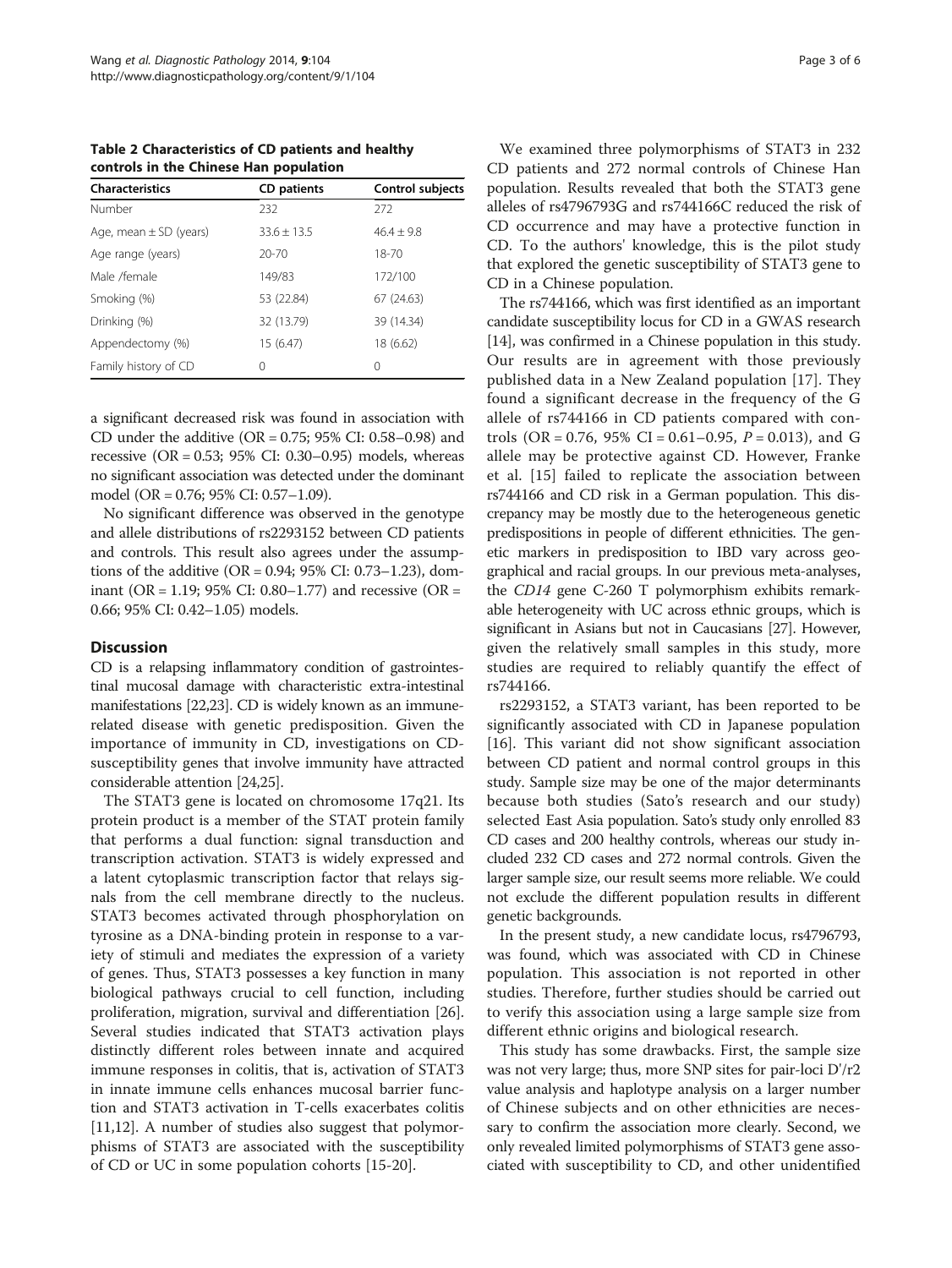<span id="page-3-0"></span>Table 3 The genotype distributions and allele frequencies of the studied polymorphisms between patients and controls, and their risk prediction for CD under three genetic models of inheritance

| Polymorphism  |                                          | CD group (%)  | Healthy control (%) | $x^2$                                   | $P^{\dagger}$ | allele | CD group (%)                             | Healthy control (%)                      |                                          | $P^{\ddagger}$ | CD group HWe P <sup>b</sup>               | Healthy control HWe P <sup>b</sup> |
|---------------|------------------------------------------|---------------|---------------------|-----------------------------------------|---------------|--------|------------------------------------------|------------------------------------------|------------------------------------------|----------------|-------------------------------------------|------------------------------------|
| rs2293152     | GG                                       | 58 (25.2)     | 78 (28.7)           |                                         |               | G      | 253(55.0)                                | 292(53.7)                                |                                          |                |                                           |                                    |
|               | CG                                       | 137 (59.6)    | 136(50)             | 5.16                                    | 0.08          | C      | 207(45.0)                                | 252(46.3)                                | 0.18                                     | 0.67           | 0.21                                      | 0.93                               |
|               | CC                                       | 35(15.2)      | 58 (21.3)           |                                         |               |        |                                          |                                          |                                          |                |                                           |                                    |
| OR; 95% CI; P | Additive model: 094; (0.73,1.23); 0.66   |               |                     | Dominant model: 1.19; (0.8,1.77); 0.39  |               |        |                                          | Recessive model: 0.66; (0.42,1.05); 0.08 |                                          |                |                                           |                                    |
| rs4796793     | CC.                                      | (47.8)<br>111 | 112(41.2)           |                                         |               | └      | 324 (69.8)                               | 345 (63.4)                               |                                          |                |                                           |                                    |
|               | CG                                       | 102(44.0)     | 121(44.5)           | 5.38                                    | 0.07          | G      | 140(30.2)                                | 199 (36.6)                               | 4.61                                     | 0.03           | 0.51                                      | 0.50                               |
|               | GG                                       | 19(8.2)       | 39 (14.3)           |                                         |               |        |                                          |                                          |                                          |                |                                           |                                    |
| OR; 95% CI; P | Additive model: 075; (0.58,0.98); 0.03   |               |                     | Dominant model: 0.76; (0.57,1.09); 0.13 |               |        |                                          |                                          | Recessive model: 0.53; (0.30,0.95); 0.03 |                |                                           |                                    |
| rs744166      | TT                                       | 106(48)       | 98 (36.2)           |                                         |               |        | 309 (69.9)                               | 323 (59.6)                               |                                          |                |                                           |                                    |
|               | CT                                       | 97(43.9)      | 127 (46.9)          | 11.62                                   | 0.003         | C      | 133 (30.1)                               | 219(40.4)                                | 11.28                                    | 0.0008         | 0.52                                      | 0.66                               |
|               | CC                                       | 18(8.1)       | 46 (16.9)           |                                         |               |        |                                          |                                          |                                          |                |                                           |                                    |
| OR; 95% CI; P | Additive model: 063; (0.48,0.83); <0.001 |               |                     |                                         |               |        | Dominant model: 0.61; (0.43,0.81); 0.008 |                                          |                                          |                | Recessive model: 0.43; (0.24,0.77); 0.005 |                                    |

Abbreviations: HWe Hardy-Weinberg equilibrium. P values were calculated using  $\chi^2$  test 3 × 2 contingency table (†) for genotype distributions and 2 × 2 contingency table (‡) for allele distributions.OR, 95%CI and<br>P val P values were calculated by logistic regression analysis.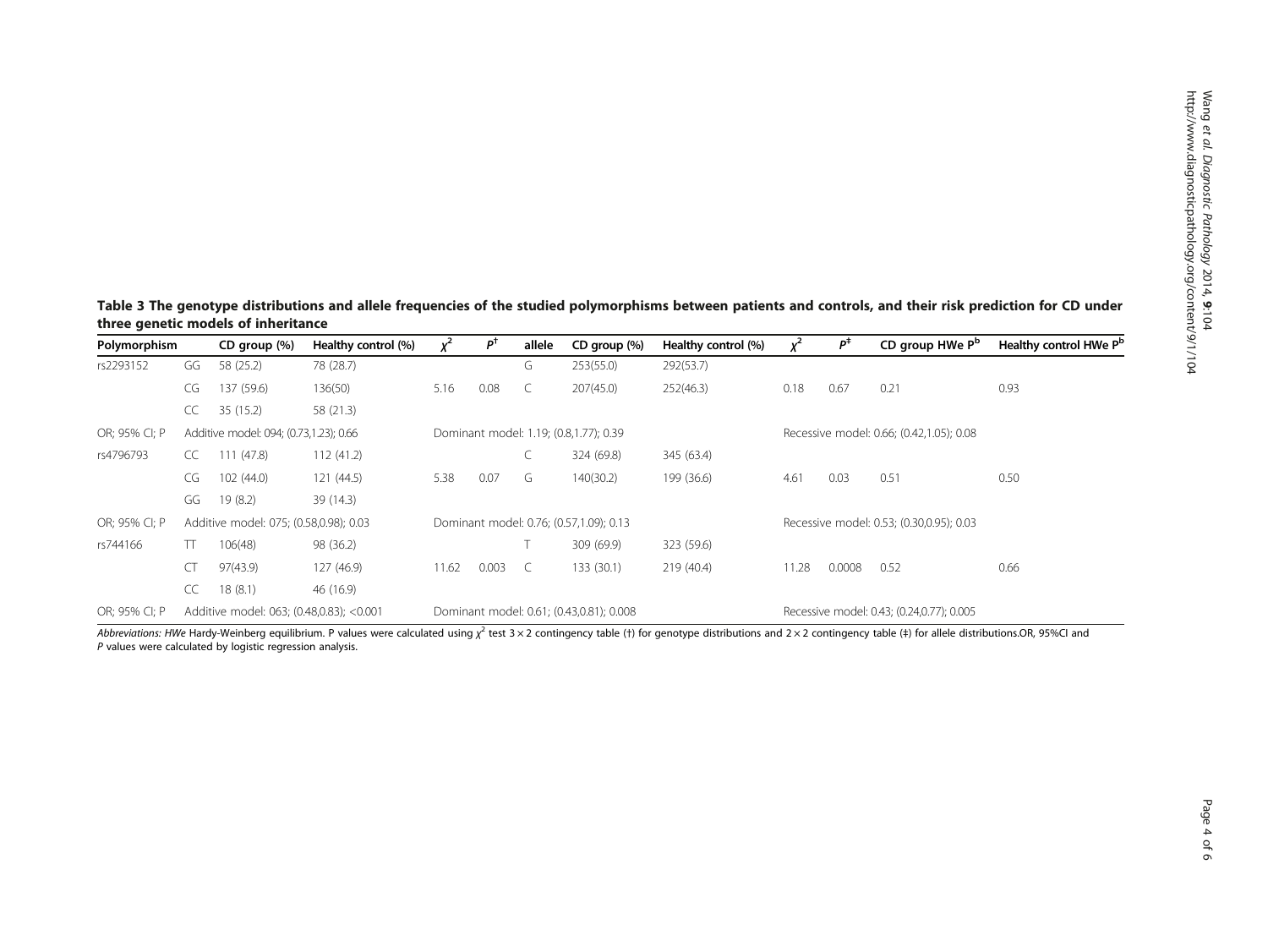<span id="page-4-0"></span>polymorphisms, which influenced the development of CD, may still exist. Third, our results were based on unadjusted estimates. STAT3 gene polymorphisms of rs4796793 and rs744166 individually make a protective contribution against CD, but whether the polymorphisms integrated with other risk factors will change the prediction requires additional research. Thus, a more precise analysis should be conducted with individual data, which would allow for the adjustment by other co-varieties, such as age, gender, lifestyle and other genetic factors.

#### Conclusion

In conclusion, this study is the first to demonstrate the single-marker association of STAT3 with CD susceptibility in the Chinese Han population. We confirmed that STAT3 rs744166 and rs4796793 polymorphisms were associated with CD occurrence and used as a predictive factor of CD in Chinese Han populations.However, the diverse genetic profiles across different ethnic groups remain unclear.

#### Abbreviations

CD: Crohn's disease; STAT3: Signal transducer and activator of transcription 3; CI: Confidence interval; UC: Ulcerative colitis; IBD: Inflammatory bowel disease; GWAS: Genome-wide association study; EDTA: Ethylene Diamine Tetraacetic Acid; PCR-SSPs: Polymerase chain reaction with sequence-specific primers; OR: Odds ratio.

#### Competing interests

The authors declare that they have no competing interests.

#### Authors' contributions

ZTW, BX, HXZ and J. Zhong conceived and designed the study. ZTW, HXZ, carried out the experiments and drafted the manuscript. RF, J. Zhou participated in the statistical analysis. All authors read and approved the final manuscript.

#### Author details

<sup>1</sup>Department of Gastroenterology, Ruijin Hospital, School of Medicine, Shanghai Jiaotong University, Shanghai 200025, China. <sup>2</sup>State Key Laboratory of Medical Genomics, Research Center for Experimental Medicine, Shanghai Institute of Hematology, Ruijin Hospital, Shanghai Jiaotong University School of Medicine, Shanghai 200025, China.

#### Received: 4 November 2013 Accepted: 11 May 2014 Published: 29 May 2014

#### References

- Zheng CQ, Hu GZ, Zeng ZS, Lin LJ, Gu GG: Progress in searching for susceptibility gene for inflammatory bowel disease by positional cloning. World J Gastroenterol 2003, 9(8):1646-1656.
- 2. Molodecky NA, Kaplan GG: Environmental risk factors for inflammatory bowel disease. Gastroenterology hepatology(NY) 2010, 6(5):339–346.
- 3. Cho JH: The genetics and immunopathogenesis of inflammatory bowel disease. Nat Rev Immunol 2008, 8(6):458–466.
- 4. Murray PJ: The JAK-STAT signaling pathway: input and output integration. J Immunol 2007, 178(5):2623–2629.
- 5. O'Shea JJ, Murray PJ: Cytokine signaling modules in inflammatory responses. Immunity 2008, 28(4):477–487.
- 6. Akira S: Roles of STAT3 defined by tissue-specific gene targeting. Oncogene 2000, 19(21):2607–2611.
- Takeda K, Clausen BE, Kaisho T, Tsujimura T, Terada N, Förster I, Akira S: Enhanced Th1 activity and development of chronic enterocolitis in mice devoid of Stat3 in macrophages and neutrophils. Immunity 1999, 10(1):39–49.
- Stumhofer JS, Silver JS, Laurence A, Porrett PM, Harris TH, Turka LA, Ernst M, Saris CJ, O'Shea JJ, Hunter CA: Interleukins 27 and 6 induce STAT3-mediated T cell production of interleukin 10. Nat Immunol 2007, 8(12):1363–1371.
- 9. Laouar Y, Welte T, Fu XY, Flavell RA: STAT3 is required for Flt3L-dependent dendritic cell differentiation. Immunity 2003, 19(6):903–912.
- 10. Suzuki A, Hanada T, Mitsuyama K, Yoshida T, Kamizono S, Hoshino T, Kubo M, Yamashita A, Okabe M, Takeda K, Akira S, Matsumoto S, Toyonaga A, Sata M, Yoshimura A: CIS3/SOCS3/SSI3 plays a negative regulatory role in STAT3 activation and intestinal inflammation. J Exp Med 2001, 193(4):471–481.
- 11. Musso A, Dentelli P, Carlino A, Chiusa L, Repici A, Sturm A, Fiocchi C, Rizzetto M, Pegoraro L, Sategna-Guidetti C, Brizzi MF: Signal transducers and activators of transcription 3 signaling pathway: an essential mediator of inflammatory bowel disease and other forms of intestinal inflammation. Inflamm Bowel Dis 2005, 11(2):91–98.
- 12. Lovato P, Brender C, Agnholt J, Kelsen J, Kaltoft K, Svejgaard A, Eriksen KW, Woetmann A, Ødum N: Constitutive STAT3 activation in intestinal T cells from patients with Crohn's disease. J Biol Chem 2003, 278(19):16777–16781.
- 13. Li Y, de Haar C, Peppelenbosch MP, van der Woude CJ: New insights into the role of STAT3 in IBD. Inflamm Bowel Dis 2012, 18(6):1177–1183.
- 14. Barrett JC, Hansoul S, Nicolae DL, Cho JH, Duerr RH, Rioux JD, Brant SR, Silverberg MS, Taylor KD, Barmada MM, Bitton A, Dassopoulos T, Datta LW, Green T, Griffiths AM, Kistner EO, Murtha MT, Regueiro MD, Rotter JI, Schumm LP, Steinhart AH, Targan SR, Xavier RJ, Genetics Consortium NIDDKIBD, Libioulle C, Sandor C, Lathrop M, Belaiche J, Dewit O, Gut I, et al: Genome-wide association defines more than 30 distinct susceptibility loci for Crohn's disease. Nat Genet 2008, 40(8):955–962.
- 15. Franke A, Balschun T, Karlsen TH, Hedderich J, May S, Lu T, Schuldt D, Nikolaus S, Rosenstiel P, Krawczak M, Schreiber S: Replication of signals from recent studies of Crohn's disease identifies previously unknown disease loci for ulcerative colitis. Nat Genet 2008, 40(6):713–715.
- 16. Sato K, Shiota M, Fukuda S, Iwamoto E, Machida H, Inamine T, Kondo S, Yanagihara K, Isomoto H, Mizuta Y, Kohno S, Tsukamoto K: Strong evidence of a combination polymorphism of the tyrosine kinase 2 gene and the signal transducer and activator of transcription 3 gene as a DNA-based biomarker for susceptibility to Crohn's disease in the Japanese population. J Clin Immunol 2009, 29(6):815–825.
- 17. Ferguson LR, Han DY, Fraser AG, Huebner C, Lam WJ, Morgan AR, Duan H, Karunasinghe N: Genetic factors in chronic inflammation: single nucleotide polymorphisms in the STAT-JAK pathway, susceptibility to DNA damage and Crohn's disease in a New Zealand population. Mutat Res 2010, 690(1–2):108–115.
- 18. Cénit MC, Alcina A, Márquez A, Mendoza JL, Díaz-Rubio M, de las Heras V, Izquierdo G, Arroyo R, Fernández O, de la Concha EG, Matesanz F, Urcelay E: STAT3 locus in inflammatory bowel disease and multiple sclerosis susceptibility. Genes Immun 2010, 11(3):264–268.
- 19. Peter I, Mitchell AA, Ozelius L, Erazo M, Hu J, Doheny D, Abreu MT, Present DH, Ullman T, Benkov K, Korelitz BI, Mayer L, Desnick RJ, New York Crohn's Disease Working Group: Evaluation of 22 genetic variants with Crohn's disease risk in the Ashkenazi Jewish population: a case–control study. BMC Med Genet 2011, 12:63.
- 20. Polgar N, Csongei V, Szabo M, Zambo V, Melegh BI, Sumegi K, Nagy G, Tulassay Z, Melegh B: Investigation of JAK2, STAT3 and CCR6 polymorphisms and their gene-gene interactions in inflammatory bowel disease. Int J Immunogenet 2012, 39(3):247–252.
- 21. Ouyang Q, Tandon R, Goh KL, Pan GZ, Fock KM, Fiocchi C, Lam SK, Xiao SD: Management consensus of inflammatory bowel disease for the Asia-Pacific region. J Gastroenterol Hepatol 2006, 21(12):1772–1782.
- 22. Matalka II, Al-Omari FA, Salama RM, Mohtaseb AH: A novel approach for quantitative assessment of mucosal damage in inflammatory bowel disease. Diagnostic Pathology 2013, 8:156.
- 23. Larsen EP, Bayat A, Vyberg M: Small duct autoimmune sclerosing cholangitis and Crohn colitis in a 10-year-old child. A case report and review of the literature. Diagnostic Pathology 2012, 7:100.
- 24. Wang ZT, Hu JJ, Fan R, Zhou J, Zhong J: RAGE gene three polymorphisms with Crohn's disease susceptibility in Chinese Han population. World J Gastroenterol 2014, 20(9):2397–2402.